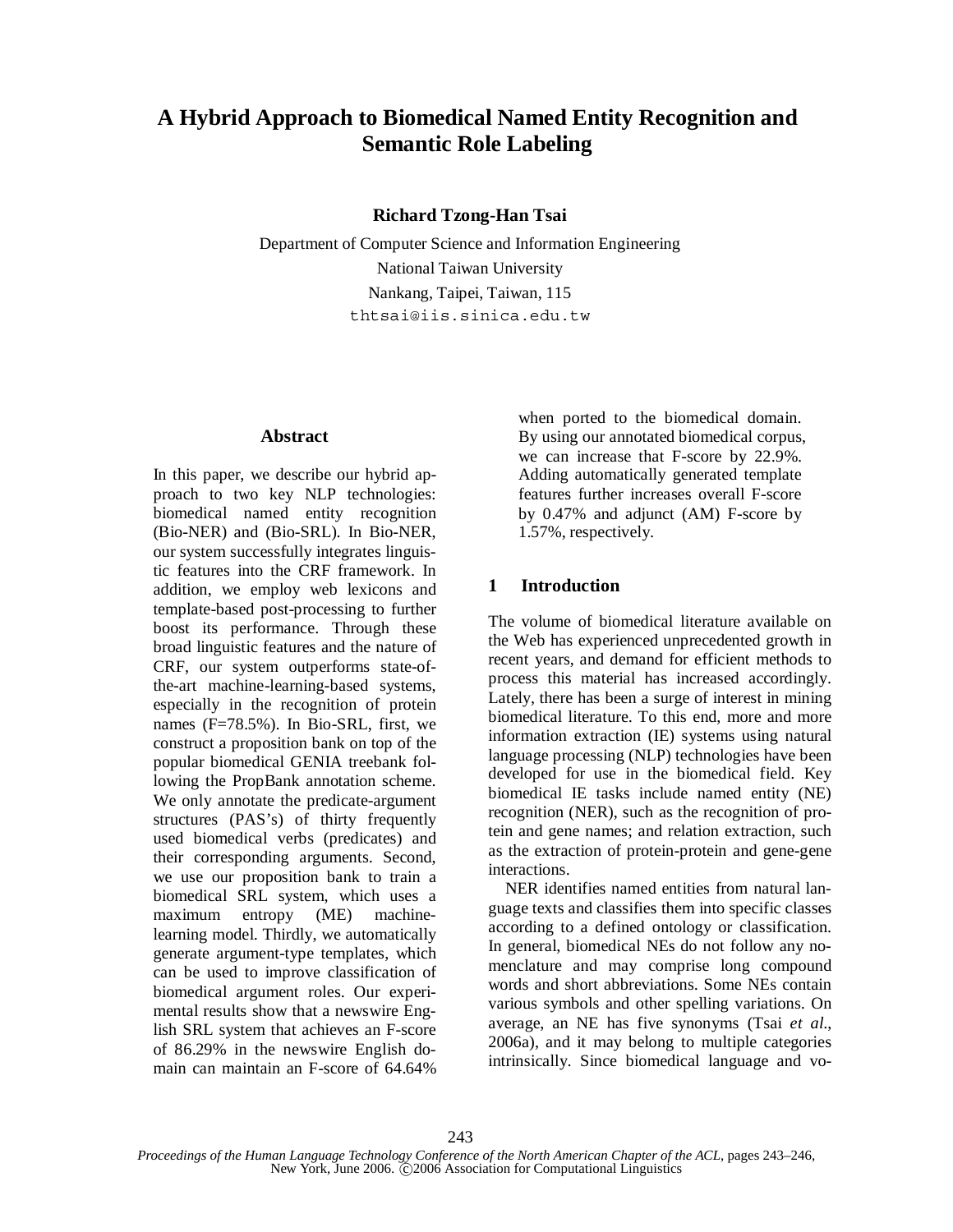cabulary are highly complex and evolving rapidly, Bio-NER is a very challenging problem, which raises a number of difficulties.

The other main focus of Bio-IE is relation extraction. Most systems only extract the relation targets (e.g., proteins, genes) and the verbs representing those relations, overlooking the many adverbial and prepositional phrases and words that describe location, manner, timing, condition, and extent. However, the information in such phrases may be important for precise definition and clarification of complex biological relations.

This problem can be tackled by using semantic role labeling (SRL) because it not only recognizes main roles, such as agents and objects, but also extracts adjunct roles such as location, manner, timing, condition, and extent. (Morarescu *et al.*, 2005) has demonstrated that full-parsing and SRL can improve the performance of relation extraction, resulting in an F-score increase of 15% (from 67% to 82%). This significant result leads us to surmise that SRL may also have potential for relation extraction in the biomedical domain. Unfortunately, no SRL system for the biomedical domain exists.

In this paper, we tackle the problems of both biomedical SRL and NER. Our contributions are (1) employing web lexicons and template-based postprocessing to boost the performance of Bio-NER; (2) constructing a proposition bank on top of the popular biomedical GENIA treebank following the PropBank annotation scheme and developing a Biomedical SRL system. We adapt an SRL system trained the World Street Journal (WSJ) corpus to the biomedical domain. On adjunct arguments, especially those relevant to the biomedical domain, the performance is unsatisfactory. We, therefore, develop automatically generated templates for identifying these arguments.

## **2 Biomedical Named Entity Recognition**

Our Bio-NER system uses the CRF model (Lafferty *et al.*, 2001), which has proven its effectiveness in several sequence tagging tasks.

### **2.1 Features and Post-Processing**

#### **Orthographical Features**

In our experience, ALLCAPS, CAPSMIX, and INITCAP are more useful than others. The details are listed in (Tsai et al., 2006a).

#### **Context Features**

Words preceding or following the target word may be useful for determining its category. In our experience, a suitable window size is five.

#### **Part-of-speech Features**

Part-of-speech information is quite useful for identifying NEs. Verbs and prepositions usually indicate an NE's boundaries, whereas nouns not found in the dictionary are usually good candidates for named entities. Our experience indicates that five is also a suitable window size. The MBT POS tagger is used to provide POS information. We trained it on GENIA 3.02p and achieved 97.85% accuracy.

#### **Word Shape Features**

As NEs in the same category may look similar (e.g., IL-2 and IL-4), we have to find a simple way to normalize all similar words. According to our method, capitalized characters are all replaced by 'A', digits are all replaced by '0', non-English characters are replaced by '\_' (underscore), and non-capitalized characters are replaced by 'a'. To further normalize these words, we reduce consecutive strings of identical characters to one character.

#### **Affix Features**

Some affixes can provide good clues for classifying named entities (e.g., "ase"). In our experience, an acceptable affix length is 3-5 characters.

#### **Lexicon Features**

Depending on the quality of a given dictionary, our system uses one of two different lexicon features to estimate the possibility of a token in a biomedical named entity. The first feature determines whether a token is part of a multi-word NE in the dictionary, while the second feature calculates the minimum distance between the given token and a dictionary. In our experience, the first feature is effective for a dictionary containing high-quality items, for example, human-curated protein dictionaries. The second feature is effective for a dictionary that has a large number of items that are not very accurate, for example, web or database lexicons. Details can be found in (Tsai et al., 2006a).

#### **Post-Processing**

We count the number of occurrences of a word *x* appearing in the rightmost position of all NEs in each category. Let the maximum occurrence be *n*,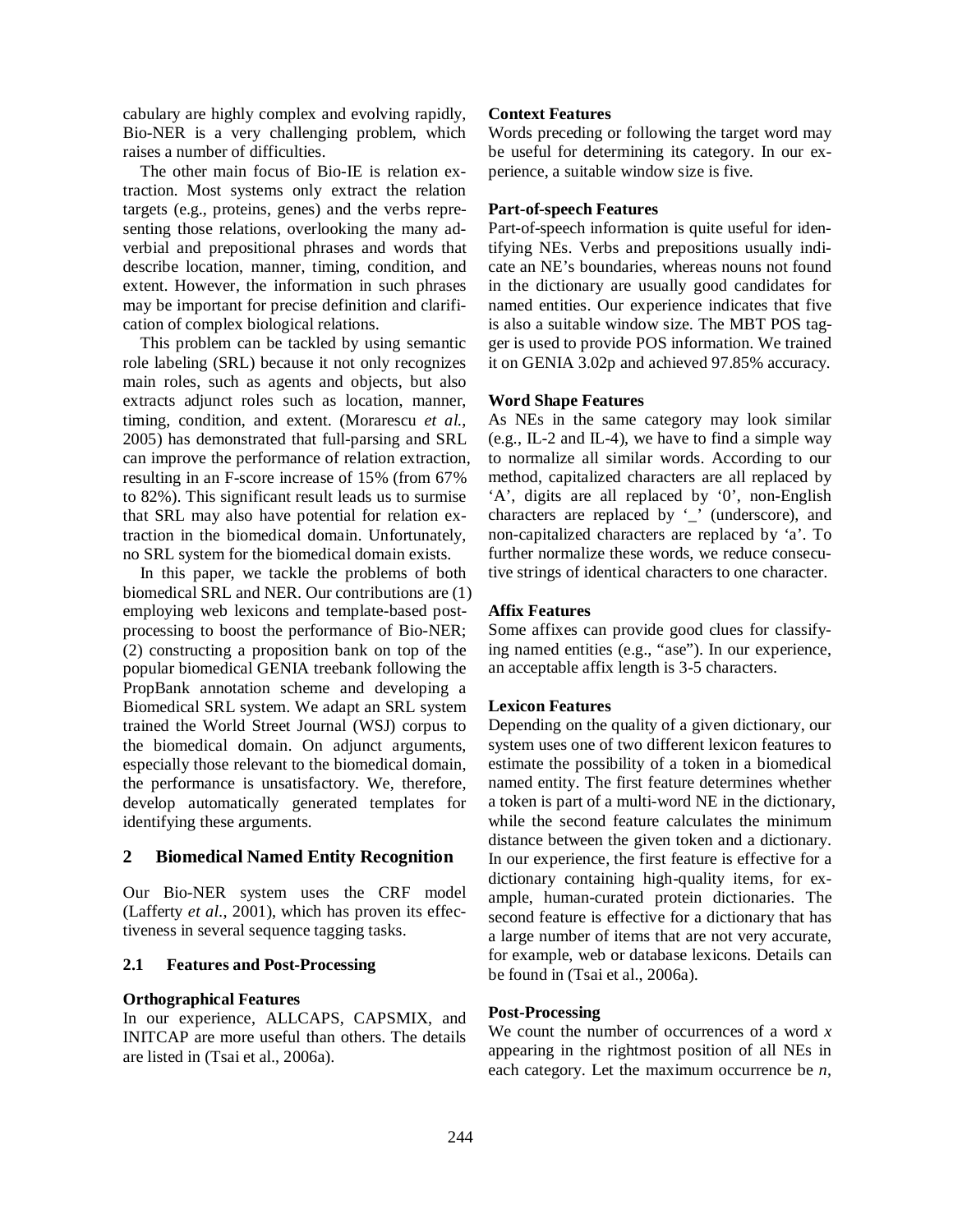and the corresponding category be *c*. The total number of occurrences of *x* in the rightmost position of an NE is *T*; c/T is the consistency rate of *x*. According to our analysis of the training set of the JNLPBA 2004 data, 75% of words have a consistency rate of over 95%. We record this 75% of words and their associated categories in a table. After testing, we crosscheck all the rightmost words of NEs found by our system against this table. If they match, we overwrite the NE categories with those from the table.

#### **2.2 Experiments and Summary**

We perform 10-fold cross validation on the GENIA V3.02 corpus (Kim *et al.*, 2003) to compare our CRF-based system with other biomedical NER systems. The experimental results are reported in Table 1. Our system outperforms other systems in protein names by an F-score of at least 2.6%. For DNA names, our performance is very close to that of the best system.

| <b>BioNER</b> System             | Protein | <b>DNA</b> |
|----------------------------------|---------|------------|
| Our System (Tsai et al., 2006a)  | 78.4    | 66.3       |
| $HMM$ (Zhou et al., 2004)        | 75.8    | 63.3       |
| Two Phase SVM (Lee et al., 2003) | 70.6    | 66.4       |

Table 1. Performance of protein and DNA name recognition on the GENIA V3.02 corpus

We have made every effort to implement a variety of linguistic features in our system's CRF framework. Thanks to these features and the nature of CRF, our system outperforms state-of-the-art machine-learning-based systems, especially in the recognition of protein names.

Our system still has difficulty recognizing long, complicated NEs and coordinated NEs and distinguishing between overlapping NE classes, e.g., cell-line and cell-type. This is because biomedical texts have complicated sentence structures and involve more expert knowledge than texts from the general newswire domain. Since pure machine learning approaches cannot model long contextual phenomena well due to context window size limitations and data sparseness, we believe that template-based methods, which exploit long templates containing different levels of linguistic information, may be of help. Certain errors, such as incorrect boundary identification, are more tolerable if the main purpose is to discover relations between NEs

(Tsai *et al.*, 2006c). We shall exploit more linguistic features, such as composite features and external features, in the future. However, machine leaning approaches suffer from a serious problem of annotation inconsistency, which confuses machine learning models and makes evaluation difficult. In order to reduce human annotation effort and alleviate the scarcity of available annotated corpora, we shall learn from web corpora to develop machine learning techniques in different biomedical domains.

#### **3 Biomedical Semantic Role Labeling**

In this section, we describe the main steps in building a biomedical SRL system: (1) create semantic roles for each biomedical verb; (2) construct a biomedical corpus, annotated with verbs and their corresponding semantic roles; (3) build an automatic semantic interpretation model, using the annotated text as a training corpus for machine learning. However, on adjunct arguments, especially on those highly relevant to the biomedical domain, such as AM-LOC (location), the performance is not satisfactory. We therefore develop a template generation method to create templates that are used as features for identifying these argument types.

#### **3.1 Biomedical Proposition Bank -- BioProp**

Our biomedical proposition bank, BioProp, is based on the GENIA Treebank (Yuka *et al.*, 2005), which is a 491-abstract corpus annotated with syntactic structures. The semantic annotation in Bio-Prop is added to the proper constituents in a syntactic tree.

Basically, we adopt the definitions in PropBank (Palmer *et al.*, 2005). For the verbs not in Prop-Bank, such as "phosphorylate", we define their framesets. Since the annotation is time-consuming, we adopt a semi-automatic approach. We adapt an SRL system trained on PropBank (Wall Street Journal corpus) to the biomedical domain. We first use this SRL system to automatically annotate our corpus, and then human annotators to double check the system's results. Therefore, human effort is greatly reduced.

#### **3.2 Biomedical SRL System -- SEROW**